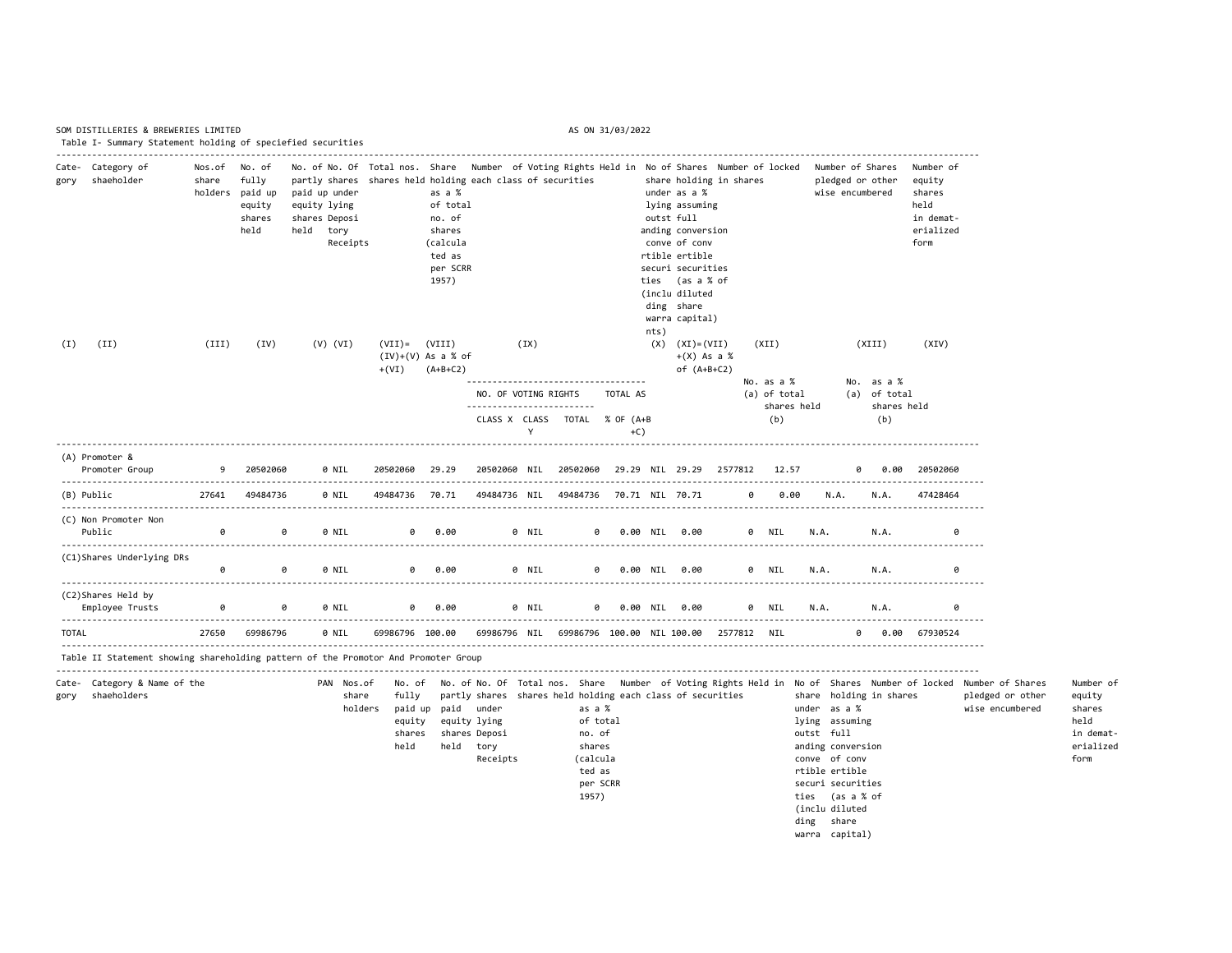| (I)                                                                    | (II)       | (III)    | (IV)                                      | (V)                  | (VI)     | $(VII)$ =<br>$(IV)+(V)$<br>$+(VI)$ | (VIII)         | As a % of<br>$(A+B+C2)$ | (XX)                                                         |                    |                      | nts)<br>(X) | $(XI) = (VII)$<br>$+(X)$ As a %<br>of $(A+B+C2)$ | (XII)             |                            | (XIII)                     |               | (XIV)    |
|------------------------------------------------------------------------|------------|----------|-------------------------------------------|----------------------|----------|------------------------------------|----------------|-------------------------|--------------------------------------------------------------|--------------------|----------------------|-------------|--------------------------------------------------|-------------------|----------------------------|----------------------------|---------------|----------|
|                                                                        |            |          |                                           |                      |          |                                    |                |                         | ------------------------------------<br>NO. OF VOTING RIGHTS |                    | TOTAL AS             |             |                                                  |                   | No. as a %<br>(a) of total | No. as a %<br>(a) of total |               |          |
|                                                                        |            |          |                                           |                      |          |                                    |                |                         | CLASS<br>CLASS<br>Y<br>X                                     | TOTAL % OF (A+B    | $+C$ )               |             |                                                  | (b)               | shares held                | shares<br>(b)              |               |          |
| $(1)$ Indian                                                           |            |          |                                           |                      |          |                                    |                |                         |                                                              |                    |                      |             |                                                  |                   |                            |                            |               |          |
| (a) Individuals (huf)                                                  |            |          | 7 12564301                                | - - - - - - <b>-</b> | 0        | NIL                                | 12564301 17.95 |                         | 12564301 NIL 12564301 17.95 NIL                              |                    |                      |             | 17.95 2577812                                    |                   | 20.51                      | 0<br>0.00                  | 12564301      |          |
| SURJEET LAL                                                            | AAIPL7212K |          | 1532                                      |                      | 0        | <b>NIL</b>                         | 1532           | 0.00                    | 1532 NIL                                                     | 1532               | 0.00 NIL             |             | 0.00                                             | ø                 | 0.00                       | 0.00<br>0                  |               | 1532     |
| AJAY KUMAR ARORA                                                       | AAPPA8542A |          | 1480370                                   |                      | 0        | NIL                                | 1480370        | 2.12                    | 1480370 NIL                                                  | 1480370            | 2.12 NIL             |             | 2.12                                             | 184150            | 0.26                       | 0<br>0.00                  | 1480370       |          |
| SUNITA ARORA                                                           | AAPPA8543B |          | 307046                                    |                      | ø        | NIL                                | 307046         | 0.44                    | 307046 NIL                                                   | 307046             | 0.44 NIL             |             | 0.44                                             | 36826             | 0.05                       | ø<br>0.00                  | 307046        |          |
| NATASHA ARORA                                                          | AAPPA8545H |          | 289486                                    |                      | 0        | NIL                                | 289486         | 0.41                    | 289486 NIL                                                   | 289486             | 0.41 NIL             |             | 0.41                                             | 36826             | 0.05                       | 0<br>0.00                  | 289486        |          |
| JAGDISH KUMAR ARORA                                                    | AAPPA8546E |          | 10349509                                  |                      | ø        | NIL                                | 10349509 14.79 |                         | 10349509 NIL                                                 | 10349509 14.79 NIL |                      |             | 14.79                                            | 2209540           | 3.15                       | ø<br>0.00                  | 10349509      |          |
| SWEENA ARORA                                                           | ABGPK5989F |          | 88                                        |                      | ø        | NIL                                | 88             | 0.00                    | 88 NIL                                                       | 88                 | 0.00 NIL             |             | 0.00                                             | ø                 | 0.00                       | ø<br>0.00                  |               | 88       |
| DEEPAK ARORA                                                           | ANHPA1254A |          | 136270                                    |                      | 0        | NIL                                | 136270         | 0.19                    | 136270 NIL                                                   | 136270             | 0.19 NIL             |             | 0.19                                             | 110470            | 0.15<br>------------       | 0<br>0.00                  | 136270        |          |
| (b) Central Gov/state Gov                                              |            | 0        | 0                                         |                      | 0        | NIL                                | 0              | 0.00                    | 0 NIL                                                        | 0                  | 0.00 NIL             |             | 0.00                                             | 0                 | NIL<br>.                   | 0 NIL                      |               |          |
| (c) Financial Inst. Banks                                              |            | a        | a                                         |                      | ø        | NIL                                |                | 0 0.00                  | 0 NTL                                                        |                    | <b>Q</b><br>0.00 NIL |             | 0.00                                             |                   | 0 NIL<br>.                 | 0 NIL                      |               | $\theta$ |
| (d) Any Other (specify)                                                |            |          |                                           |                      |          |                                    |                |                         |                                                              |                    |                      |             |                                                  |                   |                            |                            |               |          |
| Bodies Corporate                                                       |            |          | 2 7937759                                 |                      | a        | NIL                                | 7937759 11.34  |                         | 7937759 NIL 7937759 11.34 NIL                                |                    |                      |             | 11.34                                            | a                 | 0.00                       | 0.00<br>0                  | 7937759       |          |
| AALOK DEEP FINANCE PRIVATE LIMITED                                     | AABCA2550R |          | 1102200                                   |                      | 0        | <b>NIL</b>                         | 1102200        | 1.57                    | 1102200 NIL                                                  | 1102200            | 1.57 NIL             |             | 1.57                                             | ø                 | 0.00                       | 0.00<br>0                  | 1102200       |          |
| SOM DISTILLERIES PRIVATE LIMITED                                       | AACCS0397P |          | 6835559                                   |                      | 0        | NIL                                | 6835559        | 9.77                    | 6835559 NIL                                                  | 6835559            | 9.77 NIL             |             | 9.77                                             | 0                 | 0.00                       | 0<br>0.00                  | 6835559       |          |
| Any Other Total $(A)(1)$                                               |            |          | 2 7937759                                 |                      | 0        | NIL                                | 7937759 11.34  |                         | 7937759 NIL                                                  | 7937759 11.34 NIL  |                      |             | 11.34                                            | 0                 | NIL                        | 0<br>0.00                  | 7937759       |          |
| $Sub-Total(A)(1)$                                                      |            |          | 9 20502060                                |                      | 0        | NIL                                | 20502060 29.29 |                         | 20502060 NIL 20502060 29.29 NIL                              |                    |                      |             |                                                  | 29.29 2577812 NIL |                            | 0                          | 0.00 20502060 |          |
| (2) Foreign                                                            |            |          |                                           |                      |          |                                    |                |                         |                                                              |                    |                      |             |                                                  |                   |                            |                            |               |          |
| (a) Individuals Nri/                                                   |            |          |                                           |                      |          |                                    |                |                         |                                                              |                    |                      |             |                                                  |                   |                            |                            |               |          |
| Foreign Individuals                                                    |            | a        | a<br>____________________________________ |                      | $\theta$ | <b>NIL</b><br>.                    |                | 0 0.00                  | 0 NIL<br>.                                                   |                    | 0<br>0.00 NIL        |             | 0.00                                             | 0                 | NIL<br><u>.</u>            | 0 NIL                      |               |          |
| (b) Government                                                         |            | a        | ø                                         |                      | 0        | NIL<br>-----                       |                | 0 0.00                  | 0 NIL                                                        |                    | 0 0.00 NIL           |             | 0.00                                             |                   | 0 NIL<br>.                 | 0 NIL                      |               |          |
| (c) Institutions                                                       |            | ø        | 0                                         |                      | $\theta$ | NIL                                |                | 0 0.00                  | 0 NIL                                                        |                    | 0<br>0.00 NIL        |             | 0.00                                             | 0                 | NIL                        | 0 NIL                      |               |          |
| (d) Foreign Portfolio<br>Investor                                      |            | ø        | 0                                         |                      | ø        | NIL                                |                | 0 0.00                  | 0 NIL                                                        |                    | 0 0.00 NIL           |             | 0.00                                             | 0                 | NIL                        | 0 NIL                      |               |          |
| (e) Any Other (specify)<br>Bodies Corporate                            |            | $\theta$ | ø                                         |                      | 0        | NIL                                |                | 0 0.00                  | 0 NIL                                                        |                    | 0 0.00 NIL           |             | 0.00                                             | $\theta$          | NIL                        | 0 NIL                      |               |          |
| $Sub-Total(A)(2)$                                                      |            |          | $\theta$<br>0                             |                      | 0        | NIL                                |                | 0 0.00                  | 0 NIL                                                        |                    | 0 0.00 NIL           |             | 0.00                                             |                   | <u>.</u><br>0 NIL          | 0.00<br>0                  |               |          |
| Total Share Holding of PROMOTOR AND<br>PROMOTER GROUP(A)=(A)(1)+(A)(2) |            |          | 9 20502060                                |                      | $\theta$ | NIL                                |                |                         | 20502060 29.29 20502060 NIL 20502060 29.29 NIL               |                    |                      |             | 29.29 2577812 NIL                                |                   |                            | 0                          | 0.00 20502060 |          |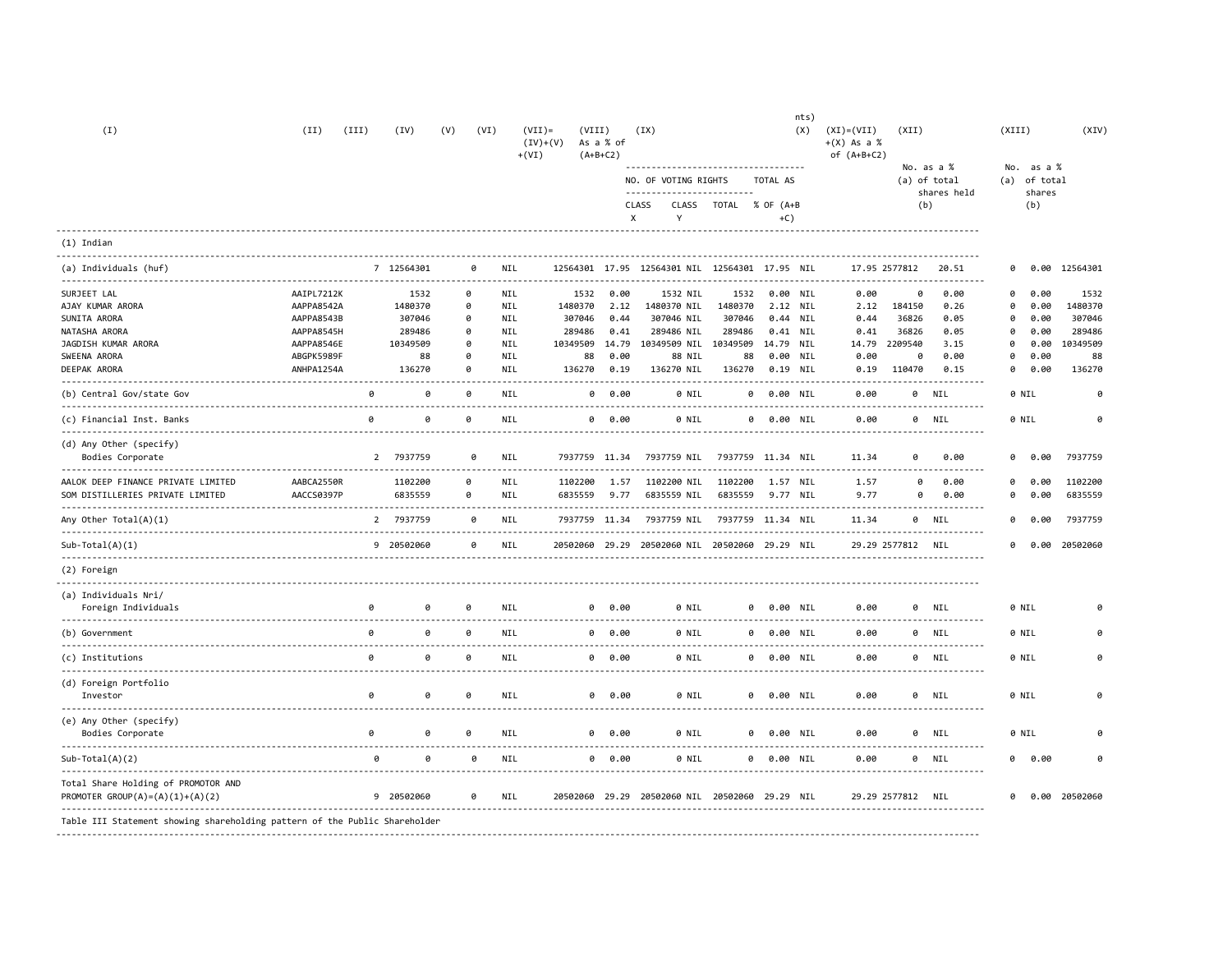| Category & Name of the<br>Cate-<br>shaeholders<br>gory              | PAN | Nos.of<br>share<br>holders | No. of<br>fully<br>paid up<br>equity<br>shares<br>held |          | paid under<br>equity lying<br>shares Deposi<br>held tory<br>Receipts | partly shares shares held holding each class of securities | as a %<br>of total<br>no. of<br>shares<br>(calcula<br>ted as<br>per SCRR<br>1957) |                                    |                                                                                             |       |                       |            |       | ties<br>ding | No. of No. Of Total nos. Share Number of Voting Rights Held in No of Shares Number of locked Number of Shares<br>share holding in shares<br>under as a %<br>lying assuming<br>outst full<br>anding conversion<br>conve of conv<br>rtible ertible<br>securi securities<br>(as a % of<br>(inclu diluted<br>share<br>warra capital) |       |                            |                    | pledged or other<br>wise encumbered | Number of<br>equity<br>shares<br>held<br>in demat-<br>erialized<br>form |
|---------------------------------------------------------------------|-----|----------------------------|--------------------------------------------------------|----------|----------------------------------------------------------------------|------------------------------------------------------------|-----------------------------------------------------------------------------------|------------------------------------|---------------------------------------------------------------------------------------------|-------|-----------------------|------------|-------|--------------|----------------------------------------------------------------------------------------------------------------------------------------------------------------------------------------------------------------------------------------------------------------------------------------------------------------------------------|-------|----------------------------|--------------------|-------------------------------------|-------------------------------------------------------------------------|
| (I)<br>(II)                                                         |     | (III)                      | (IV)                                                   | (V)      | (VI)                                                                 | $(VII)$ =<br>$(IV)+(V)$<br>$+(VI)$                         | (VIII)<br>As a % of<br>$(A+B+C2)$                                                 |                                    | (IX)                                                                                        |       |                       |            |       | nts)<br>(X)  | $(XI) = (VII)$<br>$+(X)$ As a %<br>of $(A+B+C2)$                                                                                                                                                                                                                                                                                 | (XII) |                            |                    | (XIII)                              | (XIV)                                                                   |
|                                                                     |     |                            |                                                        |          |                                                                      |                                                            |                                                                                   |                                    | -------------------------------------<br>NO. OF VOTING RIGHTS<br>-------------------------- |       |                       | TOTAL AS   |       |              |                                                                                                                                                                                                                                                                                                                                  |       | No. as a %<br>(a) of total |                    | No. as a %<br>(a) of total          |                                                                         |
|                                                                     |     |                            |                                                        |          |                                                                      |                                                            |                                                                                   | CLASS<br>$\boldsymbol{\mathsf{x}}$ | Y                                                                                           |       | CLASS TOTAL % OF (A+B |            | $+C)$ |              |                                                                                                                                                                                                                                                                                                                                  |       | shares held<br>(b)         |                    | shares<br>(b)                       |                                                                         |
| (1) Institutions                                                    |     |                            |                                                        |          |                                                                      |                                                            |                                                                                   |                                    |                                                                                             |       |                       |            |       |              |                                                                                                                                                                                                                                                                                                                                  |       |                            |                    |                                     |                                                                         |
| (a) Mutual Funds                                                    |     | a                          | $\theta$                                               |          | <b>NIL</b><br>0                                                      |                                                            |                                                                                   | 0 0.00                             |                                                                                             | 0 NIL |                       | 0 0.00 NIL |       |              | 0.00                                                                                                                                                                                                                                                                                                                             |       | 0 NIL                      |                    | 0 NIL                               | a                                                                       |
| (b) Venture Capital Funds                                           |     | 0                          | 0                                                      | 0        | <b>NIL</b>                                                           |                                                            |                                                                                   | 0 0.00                             |                                                                                             | 0 NIL |                       | 0 0.00 NIL |       |              | 0.00                                                                                                                                                                                                                                                                                                                             |       | 0 NIL                      |                    | 0 NIL                               | a                                                                       |
| (c) Alternate Investment<br>Funds                                   |     | 0                          | 0                                                      | 0        | <b>NIL</b>                                                           |                                                            |                                                                                   | 0 0.00                             |                                                                                             | 0 NIL |                       | 0 0.00 NIL |       |              | 0.00                                                                                                                                                                                                                                                                                                                             |       | 0 NIL<br>---------------   |                    | 0 NIL                               | ø                                                                       |
| (d) Foreign Venture<br>Capital Investors                            |     | 0                          | 0                                                      | $\theta$ | NIL                                                                  |                                                            |                                                                                   | 0 0.00                             |                                                                                             | 0 NIL |                       | 0          |       | 0.00 NIL     | 0.00                                                                                                                                                                                                                                                                                                                             |       | 0 NIL                      |                    | 0 NIL                               | 0                                                                       |
| (e) Foreign Portfolio<br>Investors                                  |     | 1                          | 34814                                                  |          | NIL<br>0                                                             |                                                            | 34814 0.05                                                                        |                                    | 34814 NIL                                                                                   |       | 34814   0.05   NIL    |            |       |              | 0.05                                                                                                                                                                                                                                                                                                                             | ø     |                            | 0.00 N.A.          | N.A.                                | 34814                                                                   |
| (f) Financial Institutions/<br>Banks                                |     | 0                          | 0                                                      | ø        | NIL                                                                  |                                                            |                                                                                   | 0 0.00                             |                                                                                             | 0 NIL |                       | 0 0.00 NIL |       |              | 0.00                                                                                                                                                                                                                                                                                                                             |       | 0 NIL                      |                    | 0 NIL                               | $\theta$                                                                |
| (g) Insurance Companies                                             |     | 0                          | 0                                                      | 0        | NIL                                                                  |                                                            |                                                                                   | 0 0.00                             |                                                                                             | 0 NIL |                       | 0 0.00 NIL |       |              | 0.00                                                                                                                                                                                                                                                                                                                             |       | 0 NIL                      |                    | 0 NIL                               | ø                                                                       |
| (h) Provident Funds/)<br>Pension Funds                              |     | 0                          | ø                                                      |          | 0<br><b>NIL</b>                                                      |                                                            |                                                                                   | 0 0.00                             |                                                                                             | 0 NIL |                       | 0 0.00 NIL |       |              | 0.00                                                                                                                                                                                                                                                                                                                             |       | 0 NIL                      |                    | 0 NIL                               | ø                                                                       |
| (k) Any Other (specify)<br>Foreign Institutional<br>Investors (FPI) |     | 0                          | ø                                                      | ø        | NIL                                                                  | ----- <b>-------------</b> -                               | 0                                                                                 | 0.00                               |                                                                                             | 0 NIL | 0                     |            |       | 0.00 NIL     | 0.00                                                                                                                                                                                                                                                                                                                             |       | 0 NIL                      |                    | 0 NIL                               | 0                                                                       |
| $Sub-Total(B)(1)$                                                   |     | $\mathbf{1}$               | --------<br>34814                                      |          | 0<br>NIL                                                             |                                                            | 34814 0.05                                                                        |                                    | 34814 NIL                                                                                   |       | 34814 0.05 NIL        |            |       |              | 0.05                                                                                                                                                                                                                                                                                                                             |       | 0 NIL                      | ----------<br>N.A. | N.A                                 | 34814                                                                   |
| (2) Central Government/                                             |     |                            |                                                        |          |                                                                      |                                                            |                                                                                   |                                    |                                                                                             |       |                       |            |       |              |                                                                                                                                                                                                                                                                                                                                  |       |                            |                    |                                     |                                                                         |
| () State Government(s)/<br>President of India                       |     | 0                          | a                                                      |          | <b>NIL</b><br>0                                                      |                                                            |                                                                                   | 0 0.00                             |                                                                                             | 0 NIL |                       | 0 0.00 NIL |       |              | 0.00                                                                                                                                                                                                                                                                                                                             |       | 0 NIL                      |                    | 0 NIL                               | ø                                                                       |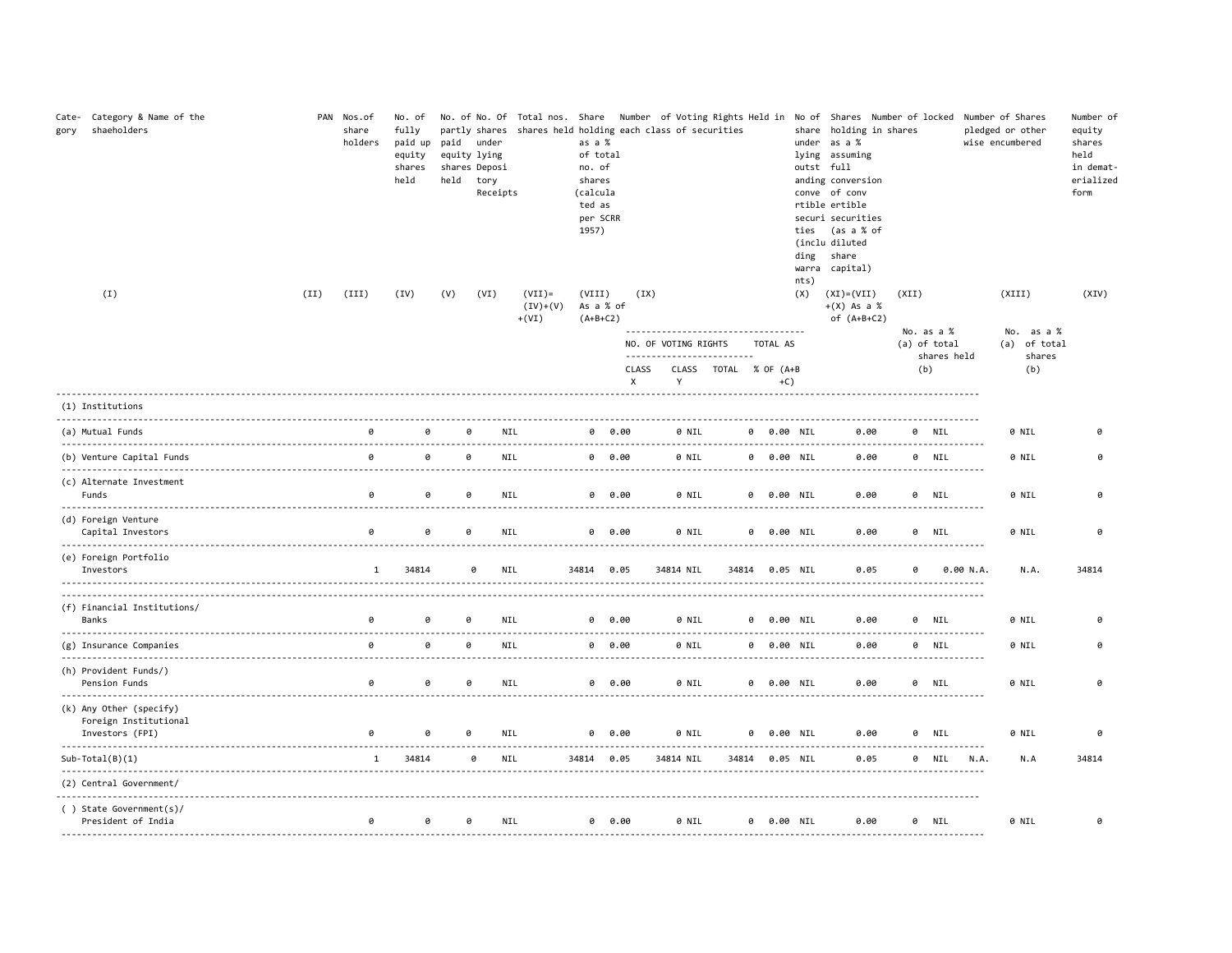| $Sub-Total(B)(2)$                                                                                             |                   |     | a              | ø        | <b>NIL</b>       | a            | 0.00   | 0 NIL                                          | 0       | 0.00 NIL |            | 0.00  | 0 | NIL<br>N.A.    | N.A   |          |
|---------------------------------------------------------------------------------------------------------------|-------------------|-----|----------------|----------|------------------|--------------|--------|------------------------------------------------|---------|----------|------------|-------|---|----------------|-------|----------|
| (3) Non-Institutions                                                                                          |                   |     |                |          |                  |              |        |                                                |         |          |            |       |   |                |       |          |
| (a) Individuals-<br>i. Individual shareholders<br>holding nominal share<br>capital up to Rs. 2 lac            |                   |     | 27018 14387262 | 0        | NIL              |              |        | 14387262 20.56 14387262 NIL 14387262 20.56 NIL |         |          |            | 20.56 | ø | 0.00 N.A.      | N.A.  | 12514390 |
| (a) Individuals-<br>ii.Individual shareholders<br>holding nominal share<br>capital in excess of<br>Rs. 2 lac. |                   |     | 68 31675945    | 0        | <b>NIL</b>       |              |        | 31675945 45.26 31675945 NIL 31675945 45.26 NIL |         |          |            | 45.26 | a | 0.00 N.A.      | N.A.  | 31675945 |
| .<br>SUBHASH PHOOTARMAL RATHOD                                                                                | AABPR3934R        |     | 1836295        | ø        | <b>NIL</b>       | 1836295      | 2.62   | 1836295 NIL                                    | 1836295 | 2.62 NIL |            | 2.62  | a | 0.00 N.A.      | N.A.  | 1836295  |
| SHRILAL LODHI                                                                                                 | ACGPL8373B        |     | 1229632        | 0        | NIL              | 1229632      | 1.76   | 1229632 NIL                                    | 1229632 | 1.76     | NIL        | 1.76  | ø | 0.00 N.A.      | N.A.  | 1229632  |
| GURMUKH DAS SALUJA                                                                                            | ADFPS2777N        |     | 811616         | ø        | NIL              | 811616       | 1.16   | 811616 NIL                                     | 811616  | 1.16     | NIL        | 1.16  | ø | 0.00 N.A.      | N.A.  | 811616   |
|                                                                                                               | AEKPD1785K        |     | 1317660        | ø        | NIL              | 1317660      | 1.88   | 1317660 NIL                                    | 1317660 | 1.88     | NIL        | 1.88  | ø | 0.00 N.A.      | N.A.  | 1317660  |
| ANIL KUMAR ARORA                                                                                              | AFTPA3566K        |     | 2049372        | $\theta$ | NIL              | 2049372      | 2.93   | 2049372 NIL                                    | 2049372 | 2.93     | <b>NIL</b> | 2.93  | ø | 0.00 N.A.      | N.A.  | 2049372  |
| PRADEEP CHATURVEDI                                                                                            | AGKPC3542P        |     | 1307473        | 0        | NIL              | 1307473      | 1.87   | 1307473 NIL                                    | 1307473 | 1.87     | NIL        | 1.87  | ø | 0.00 N.A.      | N.A.  | 1307473  |
| RAVINDR CHAUHAN                                                                                               | AGKPC3543N        |     | 2093269        | 0        | NIL              | 2093269      | 2.99   | 2093269 NIL                                    | 2093269 | 2.99     | NIL        | 2.99  | ø | 0.00 N.A.      | N.A.  | 2093269  |
| SANTOSH BHADORIYA                                                                                             | AJFPB5039G        |     | 1310855        | 0        | NIL              | 1310855      | 1.87   | 1310855 NIL                                    | 1310855 | 1.87     | NIL        | 1.87  | 0 | 0.00 N.A.      | N.A.  | 1310855  |
| AVINASH KUMAR CHALANA                                                                                         | AJHPK5600L        |     | 1965396        | 0        | NIL              | 1965396      | 2.81   | 1965396 NIL                                    | 1965396 | 2.81     | NIL        | 2.81  | ø | 0.00 N.A.      | N.A.  | 1965396  |
| GANGADEEN PATEL                                                                                               | AMIPP9405A        |     | 1684506        | 0        | NIL              | 1684506      | 2.41   | 1684506 NIL                                    | 1684506 | 2.41     | NIL        | 2.41  | ø | 0.00 N.A.      | N.A.  | 1684506  |
| PREM CHAND PAL                                                                                                | AOAPP7618H        |     | 1857600        | 0        | NIL              | 1857600      | 2.65   | 1857600 NIL                                    | 1857600 | 2.65     | NIL        | 2.65  | ø | 0.00 N.A.      | N.A.  | 1857600  |
| VINOD SINGH                                                                                                   | BDWPS9345G        |     | 1270039        | 0        | NIL              | 1270039      | 1.81   | 1270039 NIL                                    | 1270039 | 1.81     | NIL        | 1.81  | a | 0.00 N.A.      | N.A.  | 1270039  |
| MOHAR SINGH                                                                                                   | BDWPS9401B        |     | 1343644        | ø        | <b>NIL</b>       | 1343644      | 1.92   | 1343644 NIL                                    | 1343644 | 1.92     | NIL        | 1.92  | 0 | 0.00 N.A.      | N.A.  | 1343644  |
| SHIV CHARAN SINGH                                                                                             | BDWPS9414G        |     | 1816165        | 0        | <b>NIL</b>       | 1816165      | 2.60   | 1816165 NIL                                    | 1816165 | 2.60     | NIL        | 2.60  | a | 0.00 N.A.      | N.A.  | 1816165  |
| <b>BANA SINGH</b>                                                                                             | <b>BDXPS27240</b> |     | 2001830        | $\theta$ | NIL              | 2001830      | 2.86   | 2001830 NIL                                    | 2001830 | 2.86 NIL |            | 2.86  | 0 | 0.00 N.A.      | N.A.  | 2001830  |
| (b) Nbfcs Registered With Rbi                                                                                 |                   | 1   | 80             | 0        | $- - - -$<br>NIL | 80           | 0.00   | 80 NIL                                         | 80      | 0.00 NIL |            | 0.00  | ø | .<br>0.00 N.A. | N.A.  | 80       |
| (c) Employee                                                                                                  |                   | 0   | 0              | $\theta$ | <b>NIL</b>       |              | 0 0.00 | 0 NIL                                          | 0       | 0.00 NIL |            | 0.00  |   | 0 NIL          | 0 NIL | ø        |
| (d) Overseas Depositories<br>(holding DRs)<br>(balancing figure)                                              |                   | 0   | 0              | 0        | NIL              | 0            | 0.00   | 0 NIL                                          | 0       | 0.00 NIL |            | 0.00  |   | 0 NIL          | 0 NIL |          |
|                                                                                                               |                   |     |                |          |                  |              |        |                                                |         |          |            |       |   | <u>.</u>       |       |          |
| (e) Any Other (specify)<br>Bodies Corporate                                                                   |                   |     | 139 2269495    | 0        | <b>NIL</b>       | 2269495 3.24 |        | 2269495 NIL                                    | 2269495 | 3.24 NIL |            | 3.24  | a | 0.00 N.A.      | N.A.  | 2086095  |
| (h) Any Other (specify)<br>Non-resident indian.<br>non-repeat                                                 |                   | 82  | 121887         | 0        | NIL              | 121887       | 0.17   | 121887 NIL                                     | 121887  | 0.17 NIL |            | 0.17  | 0 | 0.00 N.A.      | N.A.  | 121887   |
|                                                                                                               |                   |     |                |          |                  |              |        |                                                |         |          |            |       |   |                |       |          |
| (i) Any Other (specify)<br>Non-resident indian repeat                                                         |                   | 250 | 469130         | 0        | NIL              | 469130       | 0.67   | 469130 NIL                                     | 469130  | 0.67 NIL |            | 0.67  | 0 | 0.00 N.A.      | N.A.  | 469130   |
| (j) Any Other (specify)<br>Clearing Member                                                                    |                   | 81  | 501123         | 0        | NIL              | 501123       | 0.72   | 501123 NIL                                     | 501123  | 0.72 NIL |            | 0.72  | 0 | 0.00 N.A.      | N.A.  | 501123   |
|                                                                                                               |                   |     |                |          |                  |              |        |                                                |         |          |            |       |   |                |       |          |